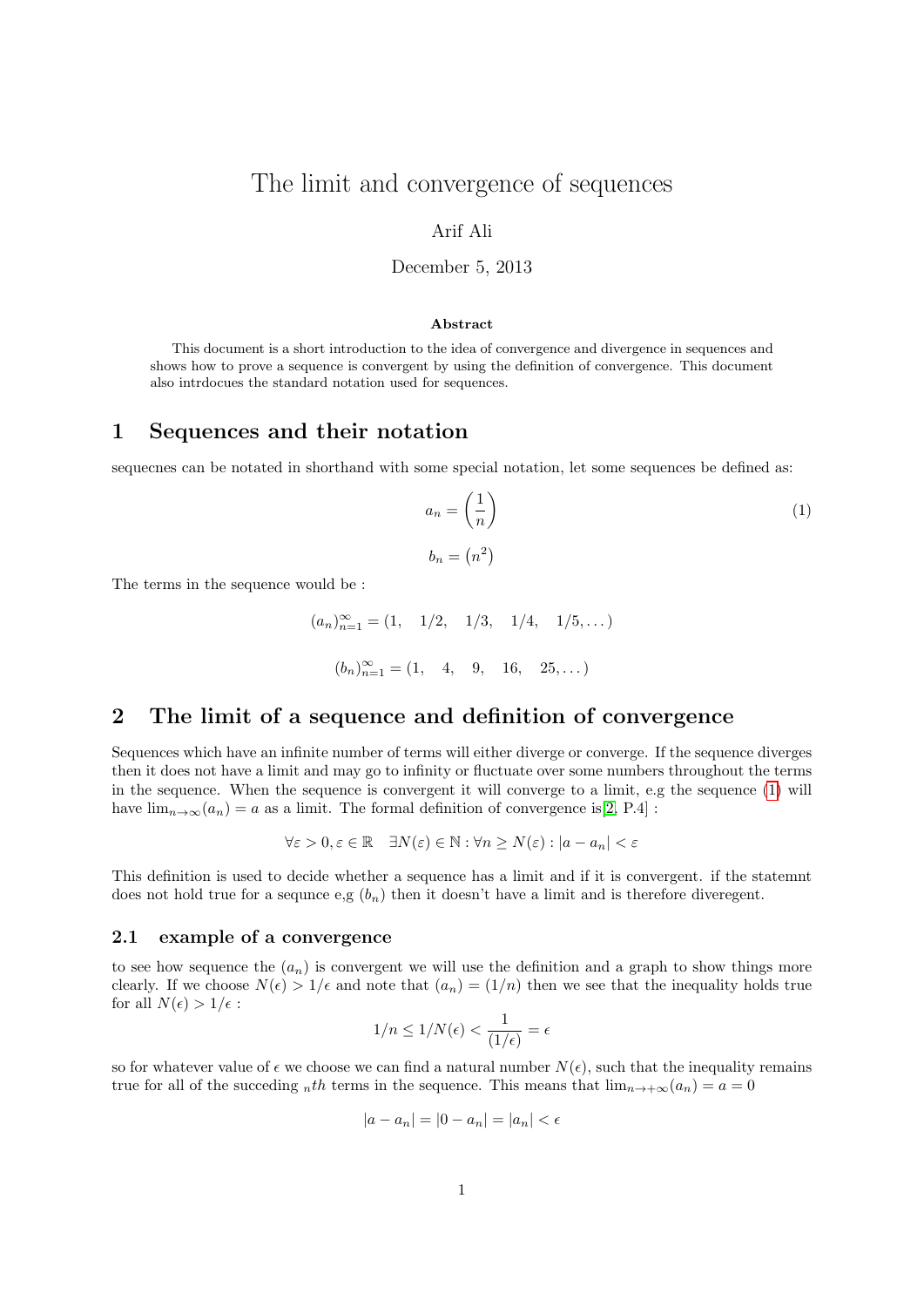

Fig 1. This is a graph showing convergence of the sequence  $(a_n)$ , the red line is  $\epsilon = 1$ .

The graph shows that all the terms of the sequence will be smaller than  $\epsilon$  after some  $N(\epsilon)$ , also as n heads towards  $+\infty$ ,  $(1/n)$  heads towards 0, so:

$$
\lim_{n \to +\infty} \left(\frac{1}{n}\right) = 0
$$

### 2.2 Example of a divergence

With this exaple it is more clear to see how this sries is divergent, the graph shows that the terms in the sequence do not approach a limit they increase without bound and tend to  $+\infty$ . To show that the sequence  $b_n = (n^2)$  is not convergent we shall first assume it is convergent and then show a contradicition. If we assume that  $(b_n)$  is convergent then  $\forall \epsilon > 0, \exists N(\epsilon) : \forall n \ge N(\epsilon) : |b - b_n| < \epsilon$ .

If we choose  $N(\epsilon) < \sqrt{\epsilon} \Rightarrow N(\epsilon) \leq n \leq \sqrt{\epsilon} \Rightarrow (N(\epsilon))^2 \leq n^2 \leq \epsilon$  so the strict inequality  $n < \epsilon$  is not true  $\forall n$ . Furthermore since the definition has to be valid  $\forall n \ge N(\epsilon) \implies \forall \epsilon > 0, \exists n : n^2 \ge \epsilon$ , this is because the (infinite) set of natural numbers N is not bounded from above, [\[1\]](#page-2-1) so there will always be a bigger  $N(\epsilon)$  we can select so the inequality becomes false for all  $n \ge N(\epsilon)$ . Now we have shown the sequence  $(b_n)$  is unbounded and tends to  $+\infty$ . We may write this as  $\lim_{n\to+\infty}(b_n)$  $+\infty$ , which means it *increases without bound* and is not convergent and doesn't have a limit.